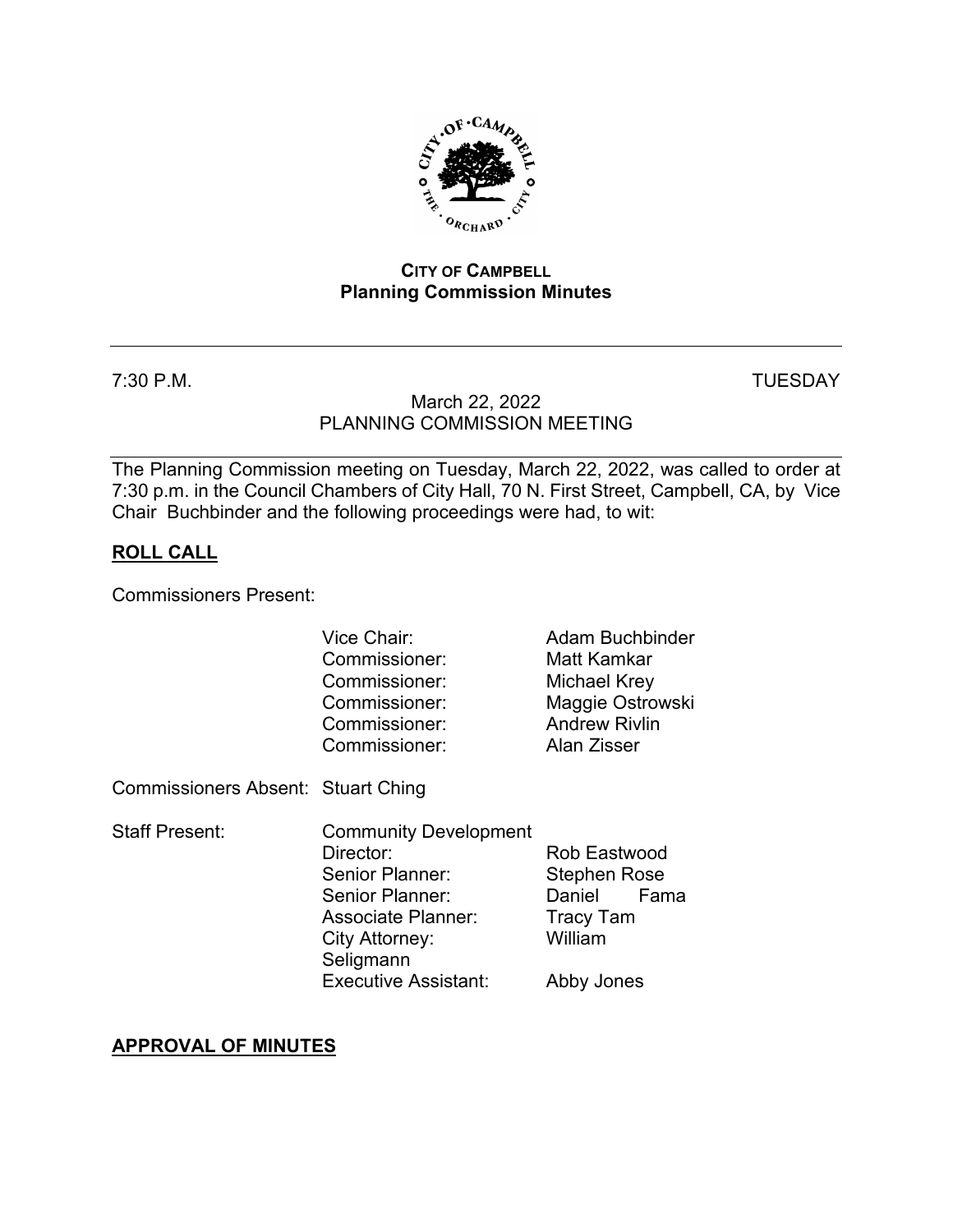**Motion: Upon motion by Commissioner Krey, seconded by Commissioner Kamkar, the Planning Commission action minutes of the meeting of March 8, 2022, were approved as submitted. (7-0)**

### **COMMUNICATIONS/AGENDA MODIFICATIONS OR POSTPONEMENTS**

None

### **ORAL REQUESTS**

None

Vice Chair Buchbinder asked if there were any disclosures from the Commission.

There were none.

Vice Chair Buchbinder read Agenda Item No. 1 into the record as follows:

#### **PUBLIC HEARINGS**

1. **PLN-2021-187** Public Hearing to consider a City-initiated Zoning Code Text Amendment (PLN-2021-187) adding new Chapter 21.25 (Two-Unit Housing Developments) and Chapter 20.14 (Urban Lot Splits) to the Campbell Municipal Code to implement Senate Bill No. 9 (SB-9) and amending various other sections of the Municipal Code pertaining to the regulation of accessory dwelling units (ADUs); an Amendment to the Campbell Village Neighborhood Plan and a General Plan Amendment to the San Tomas Area Neighborhood Plan to incorporate by reference the proposed SB-9 implementation provisions. Staff is recommending that this item be deemed Statutorily Exempt under CEQA. Tentative City Council Meeting Date: May 2, 2022. Project Planner: *Daniel Fama, Senior Planner*

Senior Planner Daniel Fama, provided the staff report on the SB-9 Ordinance and Neighborhood Plan Amendments. Senior Planner Fama mentioned that under SB-9 Plan flag lots would now be allowed within Campbell Village. The Plan currently prohibits those as flag lots allow for a greater likelihood that an existing dwelling can be retained as part of a subdivision whereas a traditional land division provides a property line right down the middle which generally would require demolition of a house, allowing flag lots can further allow implementation of SB-9. The Planning Commission needs to make certain findings in order to recommend the draft ordinance and amendments to the city council. Staff does believe those findings can be found and recommends that the Planning Commission recommend that the City Council adopt the draft ordinance and the associated area plan amendments.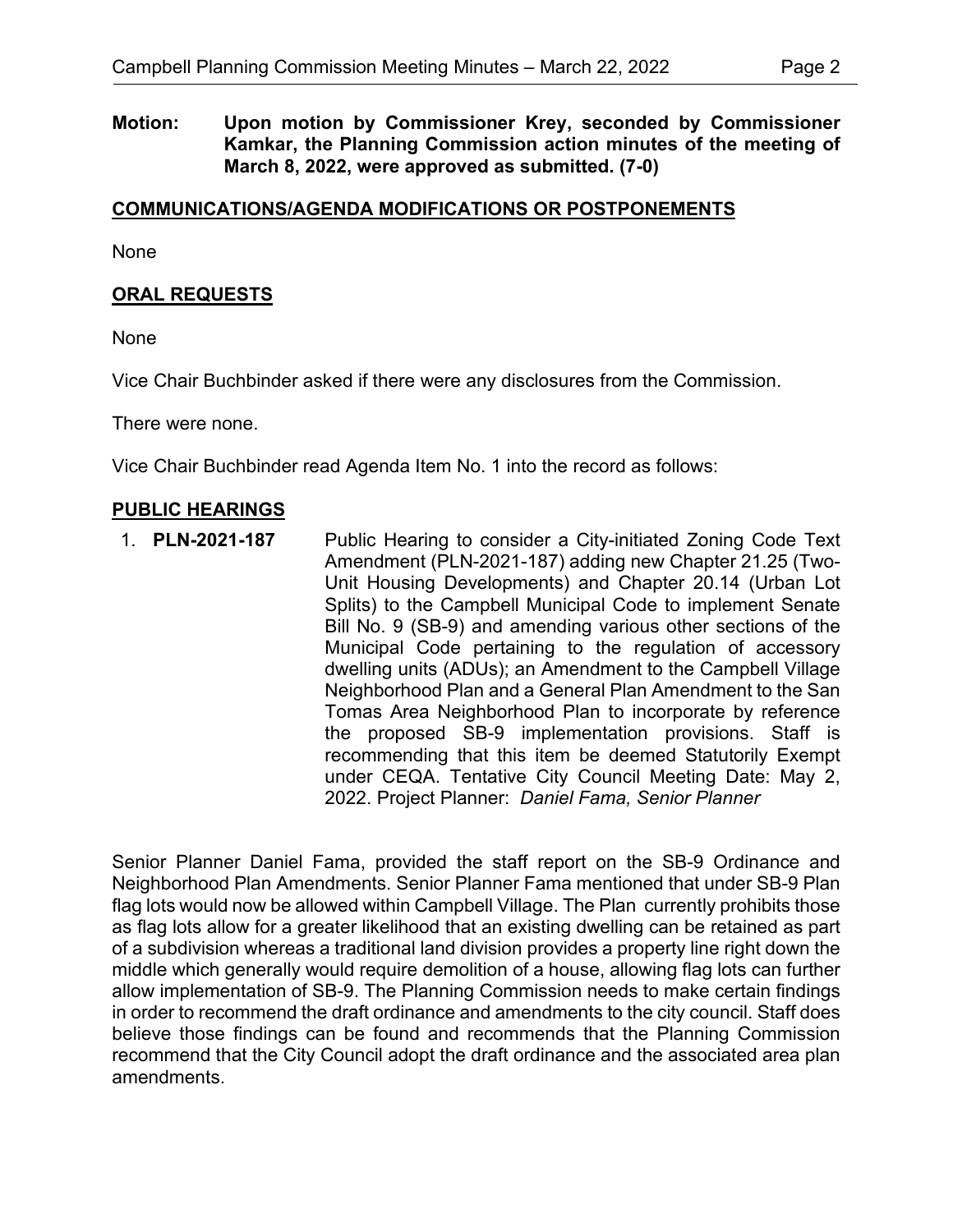Vice Chair Buchbinder asked if there were any questions from the Commission.

In response to an inquiry from Commissioner Krey, Senior Planner Fama stated there are less than  $30$  homes within the flood zone and approximately 6 homes on the earthquake fault line. There have been no SB-9 applications and confirmed the setbacks are being measured from the wall.

Senior Planner Fama stated Objective Standards remove any discretion from the City, applicants must comply, or the application would not be approved. The City will need to work on current subjective standards found in the San Tomas Plan to make them more objective.

In response to inquiries from Commissioner Kamkar, Senior Planner Fama stated that the FAR for SB-9 units is 45%. The larger the lot the larger the home can be. Senior Planner Fama explained that building heights are still subject to the existing height maximums of the applicable zoning district which does vary a fair amount within the San Tomas area.

In response to inquiries by Commissioner Ostrowski, Senior Planner Fama replied that similarly to the Campbell Village Neighborhood plan, the R-1-8 lots have a rear setback that is the lesser of 20ft or 15% of the lot depth. Senior Planner Fama stated that the 40/60 ratio came from SB-9 and State laws. It's a very stringent requirement and does not allow a lot that is less than  $40$  percent of the size of the existing lot.

Director Eastwood stated that SB-9 is an exception to Campbell's existing standards. A very large lot that had a minimum lot size of 6,000 or 8,000 square feet, don't have the 40% that's required, would just go through the normal subdivision process.

Senior Planner Fama stated that although there are some lots that are technically large enough to meet the minimum lot size, they may be too narrow to meet our current normally applicable lot width requirements.

The new lot width requirement is 25 ft. from 60 ft.

In response to inquiries from Commissioner Zisser, Senior Planner Fama stated this would allow some buildings to go outward, and allow reductions when you have a property that's up against a non-resident non-residentially zoned property.

Senior Planner Fama stated, if the Commission preferred to allow reductions or to relax the Floor Area Ratio (FAR), they could recommend that to the City Council.

Vice Chair Buchbinder opened the public hearing and asked if anyone wished to speak. Seeing no one, the public hearing was closed.

After discussion, the Planning Commission made the following motion: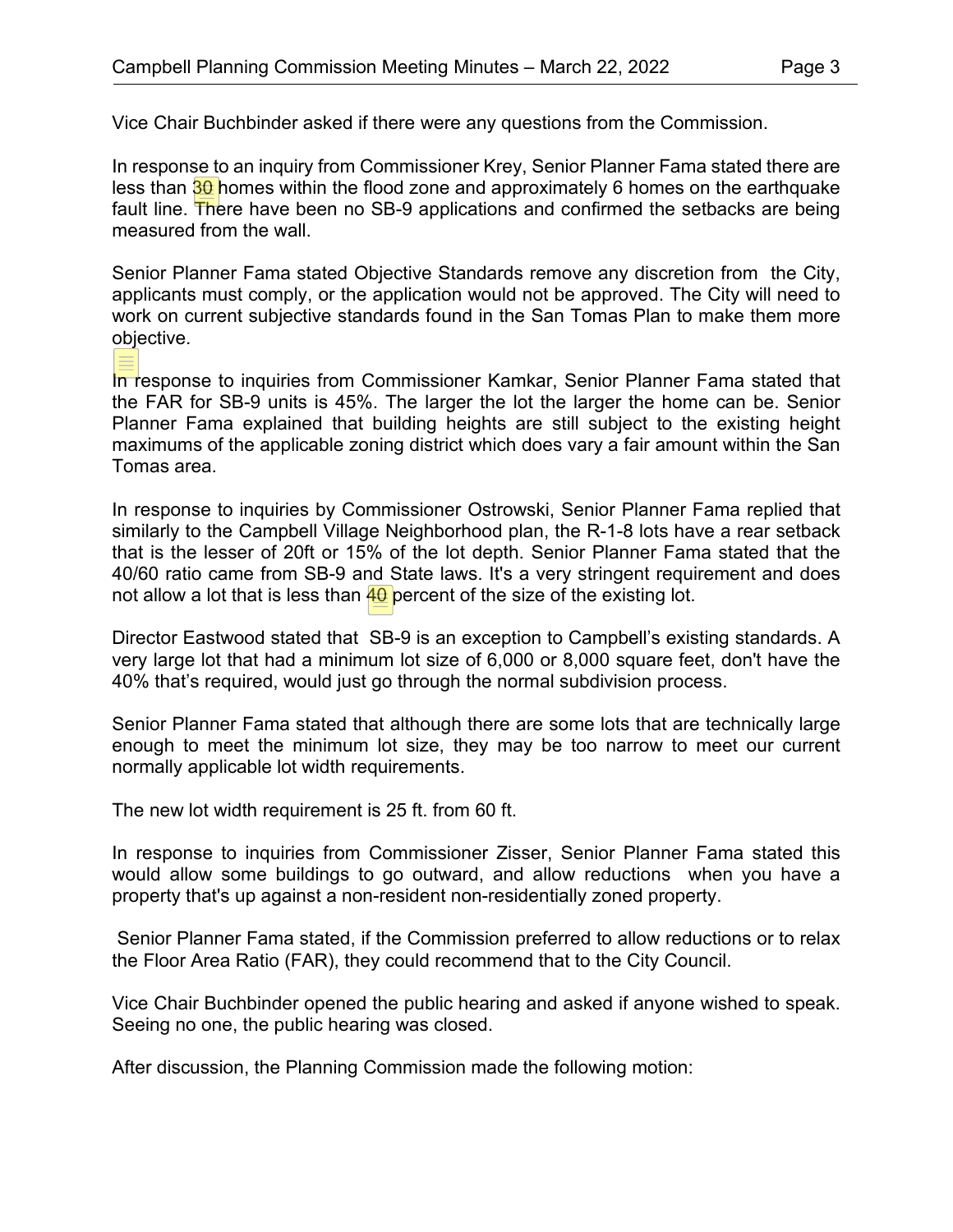**Motion: Upon motion by Commissioner Zisser, seconded by Commissioner Krey, the Planning Commission adopted resolution 4635 recommending that the City Council adopt an ordinance to add new Chapter 21.25 (Two-Unit Housing Developments) and Chapter 20.14 (Urban Lot Splits) to the Campbell Municipal Code to implement Senate Bill No. 9 (SB-9) and amending various other sections of the Municipal Code pertaining to the regulation of accessory dwelling units (ADUs); an Amendment to the Campbell Village Neighborhood Plan and a General Plan Amendment to the San Tomas Area Neighborhood Plan to incorporate by reference the proposed SB-9 implementation provisions, including a recommendation for report back from staff six months to one year following adoption to address the status of implementation, by the following roll call vote :** 

| AYES:           | Rivlin, Zisser, Krey, Buchbinder |
|-----------------|----------------------------------|
| <b>NOES:</b>    | Ostrowski, Kamkar                |
| <b>ABSENT:</b>  | Ching                            |
| <b>ABSTAIN:</b> | <b>None</b>                      |

The Commission took a brief recess at 8:58 p.m.

Vice Chair Buchbinder read Agenda Item No. 2 into the record as follows:

# **STUDY SESSION**

1. **PLN-2022-11** Study Session to consider a Preliminary Application (PLN-2022-11) to review a proposed 7-story mixed-use building containing ground floor commercial uses and up to 56 residential units on upper floors located at 125 E. Campbell Avenue. Project Planner: Tracy Tam, Associate Planner

Associate Planner Tracy Tam presented a staff report stating that the purpose of this proposal is to allow early review of significant development proposals for the Planning Commission, city staff and the public. To inform the applicant of Planning Commission, city staff, or members of the public's comments, prior to the formal submittal of the application.

Associate Planner Tam highlighted the following key topics for discussion:

- Purpose of pre-application
- Project Site
- Applicant's Preliminary-Proposal (100% Affordable Project)
- Proposed Preliminary Site design and elevation
- Project Data
- General Plan
- Downtown Development Plan & Standards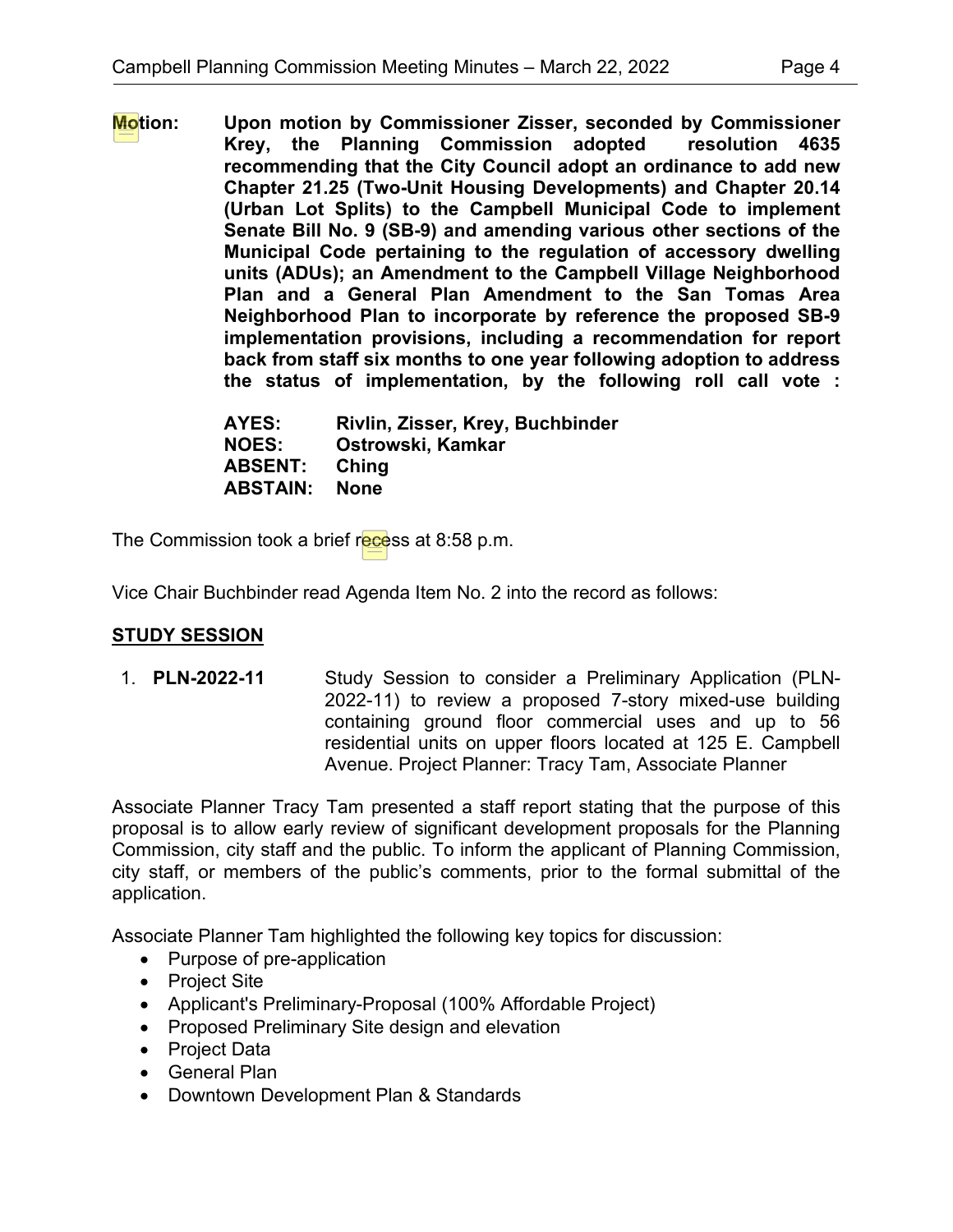- Zoning
- State Law: Senate Bill 35
- State Law: Density Bonus Law
- State Law Breakdown
- Planning Commission Focus

Associate Planner Tam stated that density should be considered with the existing residential units and even though there are some combination of market rate units currently on the site, under the provisions of state law the preliminary proposal is considered a 100% percent affordable housing project. For this preliminary application the applicant is able to use the streamlined provisions in SB-35 and use the provisions in state density bonus law.

In response to an inquiry, Associate Planner Tam stated the maximum height is 45 feet. For the state density bonus section, without using an incentive or concession a project is allowed to increase the height three additional stories or 33 feet. The developer could choose to use one of their incentives or concessions to get more height.

City Attorney Seligmann clarified that the City does have a maximum city-wide height limit that was adopted by initiative of 75 feet, however the state requirements would likely override that.

In response to an inquiry, Associate Planner Tam confirmed that the parking portion of the C-3 Zoning district code does require the project to provide 131 spaces. This is based on the number of units and the square footage of the ground floor commercial.

Associate Planner Tam stated the C-3 zoning district primarily applies to the downtown area of the city.

Vice Chair Buchbinder opened the hearing to the public and asked if anyone wished to speak.

Owner/Applicant Abbas stated he hopes to work with staff to come up with a design that is acceptable. This site is one of the housing opportunities sites. The proposed units are small and affordable. He will do a prefab design. Retail space is finished with dark wood and windows around the building.

Neil Locke, Campbell resident stated he opposes the proposed location of the 56-unit low-income development on 125 East Campbell Avenue. He stated he supports lowincome housing and as a downtown Campbell homeowner, realizes how blessed his family has been to live here for 29 years, as housing in the Silicon Valley is expensive and scarce. He stated this development will go up into an area that is ill-suited for it.

David Blinn, Campbell resident stated affordable housing is a good thing, but 7 stories is huge, there are plenty of other spaces where this can be built.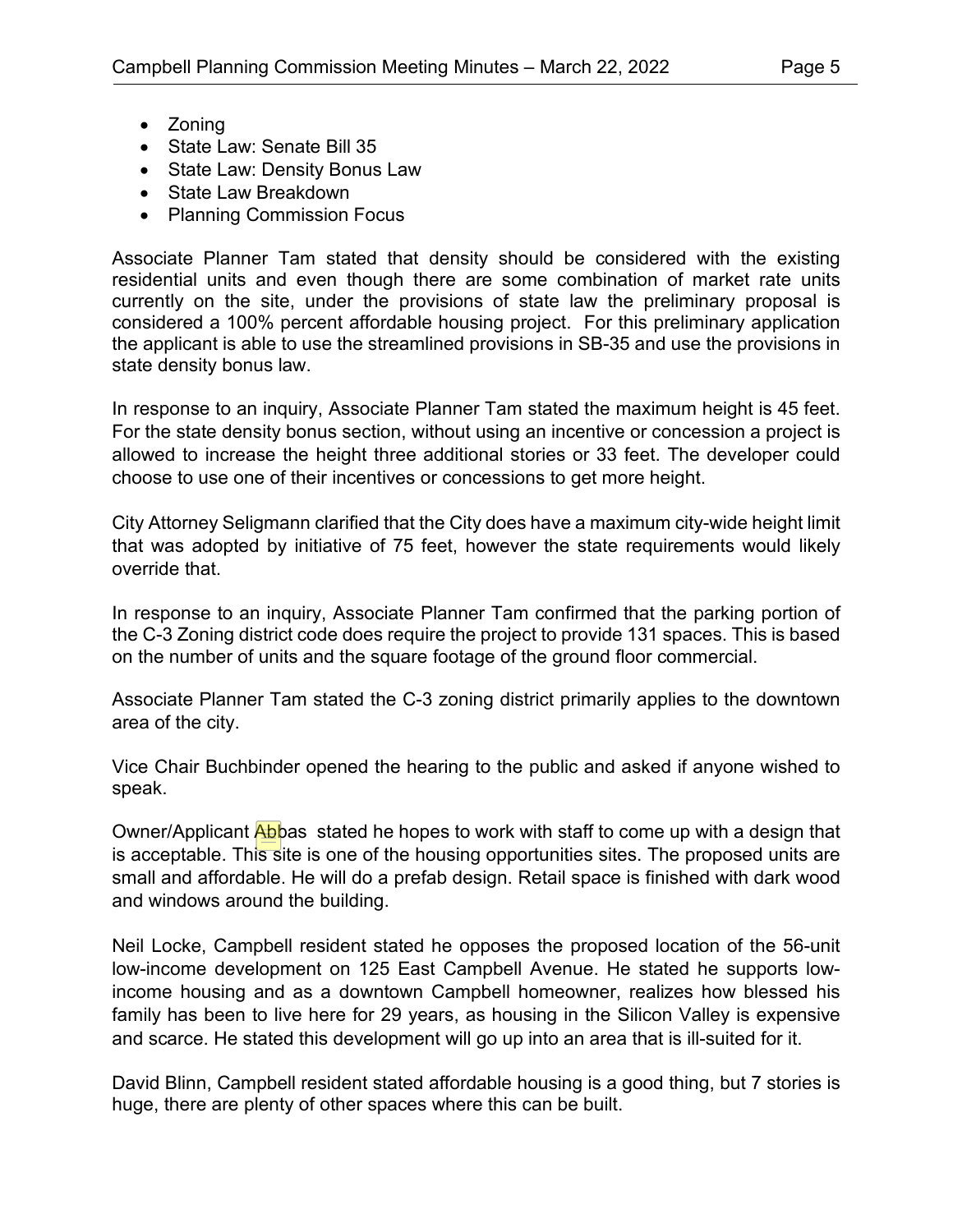Mrs. Blinn, Campbell resident stated this is not what the downtown needs and feels the project is too big. She is not opposed to affordable housing but doesn't think this is the right area for it to happen.

Seeing no one else wishing to speak, Vice Chair Buchbinder closed the public hearing.

Commissioner Rivlin supports adding more affordable housing to Campbell and thinks the applicant is bringing a viable and beneficial project. There's an opportunity to put solar on this and provide reduced power consumption for the users of the building who are also in a situation where they'll be moderate income salaries. He would like to see a more parking.

Commissioner Zisser thanked the owner for proposing affordable housing and expressed concerns about the height. He stated support for 45 ft. Commissioner Zisser stated that he would not want a monumental building in the downtown area because it will not fit at the gateway of downtown. He loves the look and feel of the Stacks building and stated many tenants will have a car, not having more spaces will be a problem. Would like to see some level of parking. Commissioner Zisser stated He would be fearful of this project at this time due the size and suggested the owner reconsider the plan.

Commissioner Ostrowski stated this is an opportunity to provide housing and have to think about what we want. Commissioner Ostrowski proposed bike rack structures and enjoys the wood look.

Commissioner Kamkar agreed with Commissioner Ostrowski. He stated it is not easy building affordable housing especially when it's non-profit and gave suggestions giving amenities to accommodate living in a small space. Overall, he is supportive.

Commissioner Krey stated that a new housing plan and the need is for housing is crucial. Commissioner Krey felt this is the wrong place for this project. He stated concerns with the size and lack of parking.

Vice Chair Buchbinder stated the roof is a great place for a small café or bike locker. He is suggesting additional uses for space. He was supportive of the project.

Commissioner Ostrowski suggested city art that can make it a monument to the city and encourages the applicant to speak to the Civic Improvement Commission.

Vice Chair Buchbinder called a 3-minute recess at 10:46 p.m.

# **OLD BUSINESS**

Vice Chair Buchbinder read Agenda Item No. 3 into the record as follows: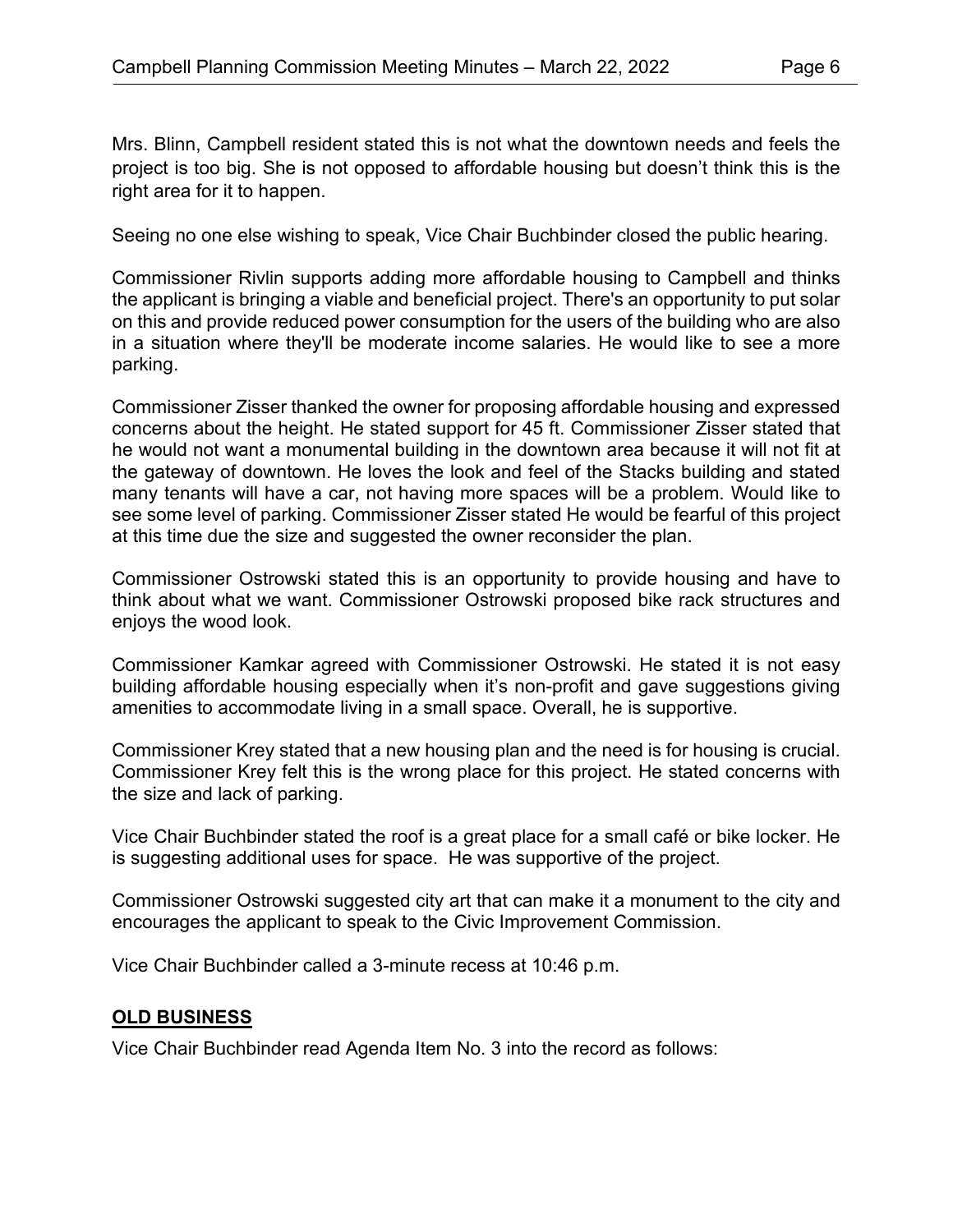3. **PLN-2021-12** Report regarding an update on Campbell's Plan for Housing (2023-2031 Housing Element) and overview of next steps related to public outreach and stakeholder engagement, development of goals, policies, and strategies aimed at producing, protecting, and affirmatively furthering fair housing in Campbell and addressing key housing issues facing the community. Presentation by M-Group and City Staff (Rob Eastwood and Stephen Rose).

Director Rob Eastwood gave a brief overview, gave an update on the Environmental Impact Report (EIR) and introduced Brittany Bendix with the M-group team to present.

Brittany Bendix, Planner with M-group presented the update report and outlined the 5 objectives as follows:

- Improve Housing affordability in Campbell- encourage the production of affordable housing.
- Preserve existing Housing/Affordable housing stock.
- Remove Government Constraints to Housing.
- Resilient Housing Policies
- Affirmatively Furthering Fair Housing and addressing special needs groups.

Ms. Bendix stated the process started with a base plan of 3300 units to meet required housing. In January the number increased and now there are over 131 sites. It is scheduled to return April 12 for policy recommendations. It is then scheduled for May 20 to be released to public for 30 days. From now until Jan 2023 the focus is on policy and engaging with community-based organizations.

Director Eastwood stated that there is a need to update the zoning ordinance to implement the new general plan designations . A lot of housing opportunity sites were concentrated around three light rail stations using principles existing in the General Plan and the City is working with Cal Poly on transit-oriented development vision plans for these areas.

Vice Chair Buchbinder opened the hearing and asked if anyone from the public wished to speak, seeing no one he closed the public hearing.

Director Eastwood replied to an inquiry from Vice Chair Buchbinder stating the intent was to settle most of what was proposed in the General Plan back in September. The Commission had a chance to review the plan and go to council, and the intent was to have a lot of those issues settled and then focus on the Housing Element.

Kwon Sung, M-Group representative stated that they are managing a few sites in other cities in the Bay Area.